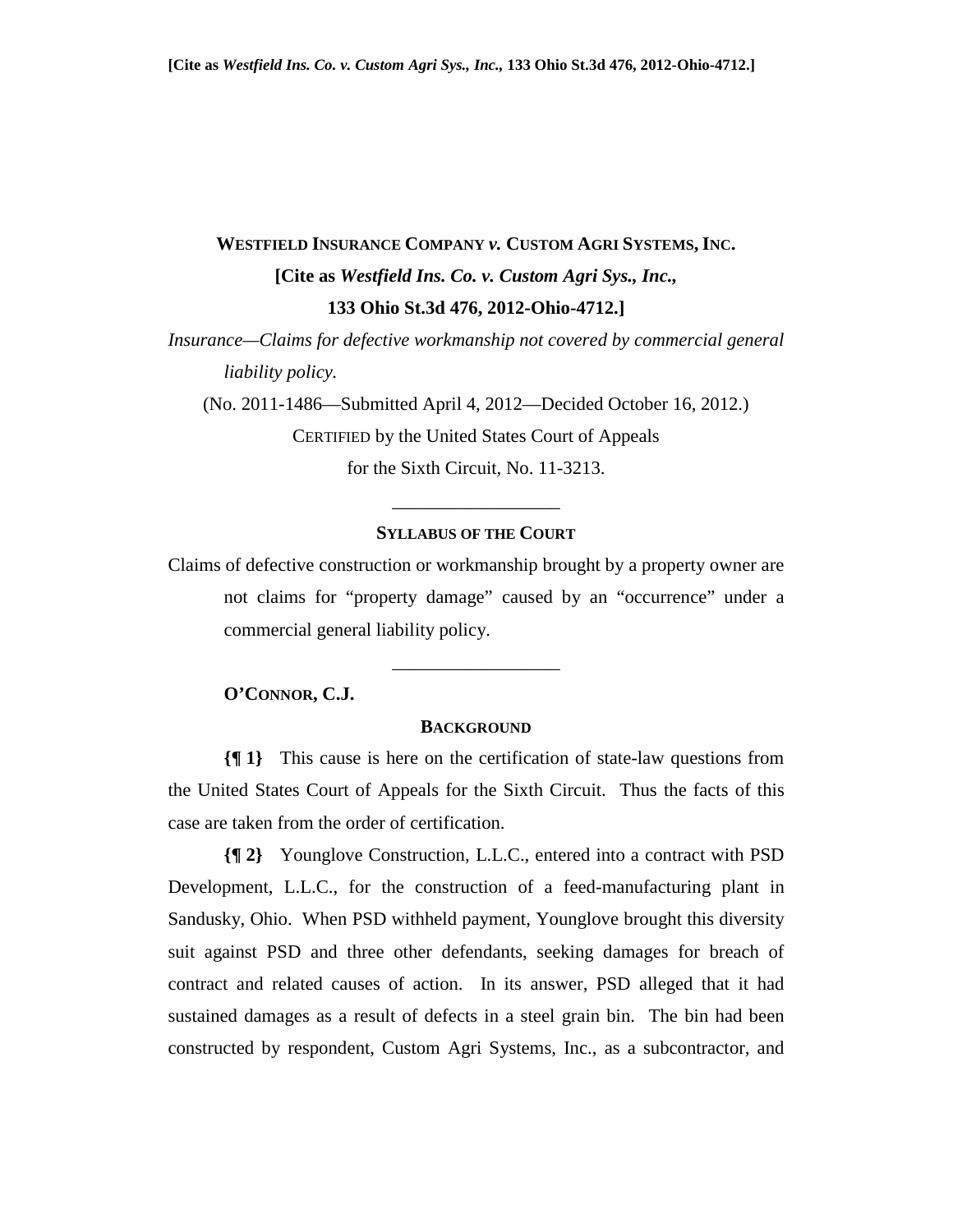Younglove filed a third-party complaint against Custom for contribution and indemnity. Custom filed similar third-party complaints against the subcontractors it had used to construct the bin and turned to its insurer, petitioner Westfield Insurance Company, to defend and indemnify it in the litigation. Westfield intervened in order to pursue a judgment declaring that it had no such duty under the terms of its commercial general liability ("CGL") policy with Custom.

**{¶ 3}** Custom was being sued under two general theories: defective construction and consequential damages resulting from the defective construction. Westfield argued that none of the claims against Custom sought compensation for "property damage" caused by an "occurrence" and therefore that none of the claims were covered under the CGL policy. In the alternative, Westfield argued that even if the claims were for property damage caused by an occurrence, they were removed from coverage by an exclusion in the policy.

**{¶ 4}** Westfield and Custom filed cross-motions for summary judgment. The parties agreed that the case was governed by Ohio law, and the United States District Court for the Northern District of Ohio acknowledged that it was an open question under Ohio law whether defective-construction claims fall under the auspices of a CGL policy. Rather than decide the issue, the district court assumed that Custom's policy covered defective construction and went on to find that the exclusion removed such claims from coverage. After reconsideration of an earlier order, the district court granted summary judgment for Westfield. *Younglove Constr., L.L.C. v. PSD Dev., L.L.C.,* 767 F.Supp.2d 820 (N.D.Ohio 2011).

**{¶ 5}** Custom appealed the summary judgment in favor of Westfield. Westfield moved to certify two questions of state law to this court. Custom did not oppose the motion.

**{¶ 6}** In a divided decision, the Sixth Circuit determined that the question of whether defective construction or workmanship constitutes an "occurrence" within the meaning of a CGL policy in Ohio might be determinative

2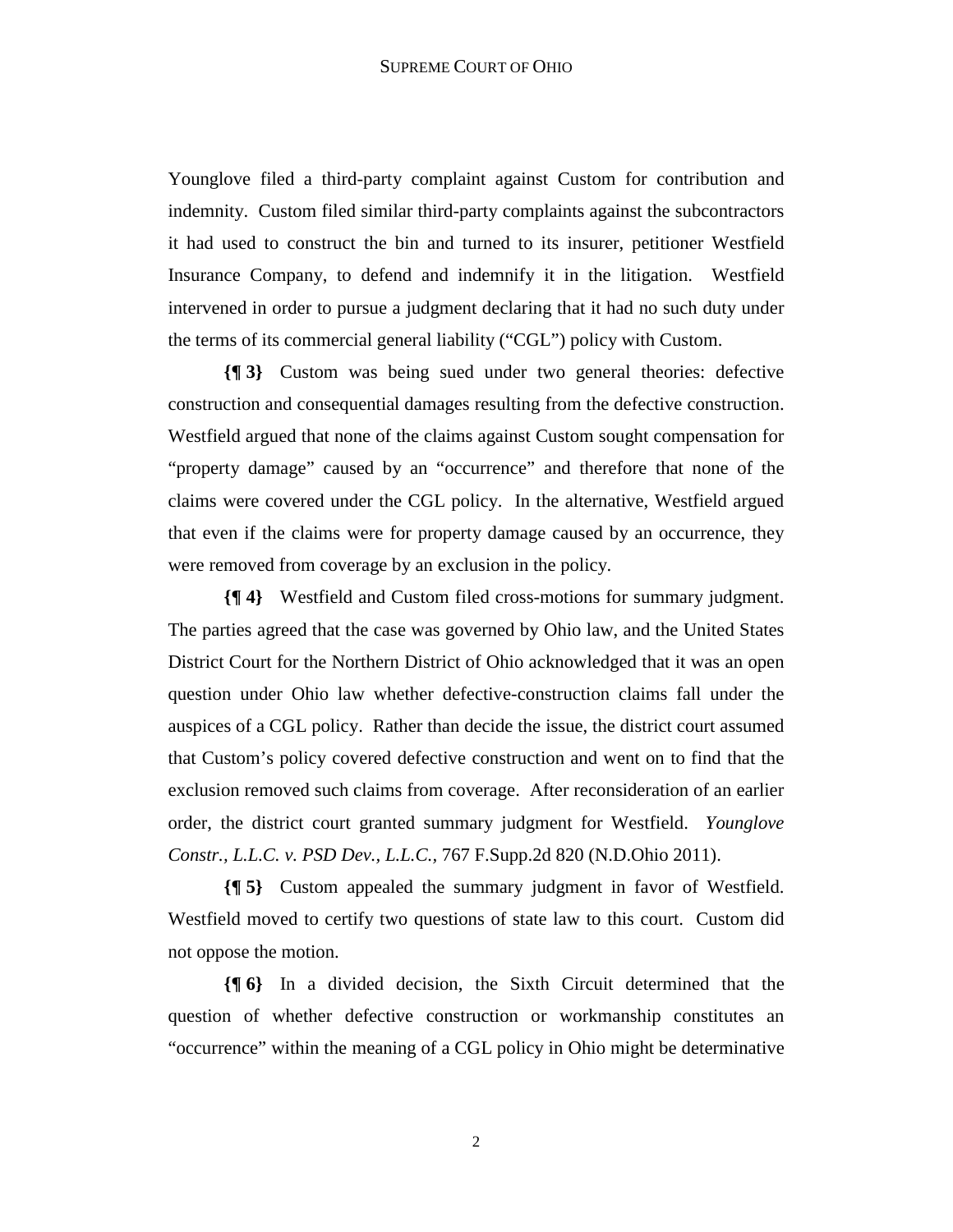of the action in federal court. Furthermore, the Sixth Circuit found no controlling precedent on the issue in our decisions. For those reasons, the Sixth Circuit certified the following two questions of state law to this court pursuant to S.Ct.Prac.R. 18.1:

(1) Are claims of defective construction/workmanship brought by a property owner claims for "property damage" caused by an "occurrence" under a commercial general liability policy?

(2) If such claims are considered "property damage" caused by an "occurrence," does the contractual liability exclusion in the commercial general liability policy preclude coverage for claims for defective construction/workmanship?

**{¶ 7}** We agreed to answer both questions. *Westfield Ins. Co. v. Custom Agri Sys., Inc.*, 130 Ohio St.3d 1415, 2011-Ohio-5605, 956 N.E.2d 307.

#### **ANALYSIS**

### *First Certified State-Law Question*

**{¶ 8}** The underlying claim is one of defective construction of or workmanship on the steel grain bin by Custom. The present action is one of contract interpretation, as the issue is whether the claims of defective construction or workmanship against Custom fall within the insurance policy issued by Westfield.

When confronted with an issue of contractual interpretation, the role of a court is to give effect to the intent of the parties to the agreement. *Hamilton Ins. Serv., Inc. v. Nationwide Ins. Cos.* (1999), 86 Ohio St.3d 270, 273, 714 N.E.2d 898, citing *Employers' Liab. Assur. Corp. v. Roehm* (1919), 99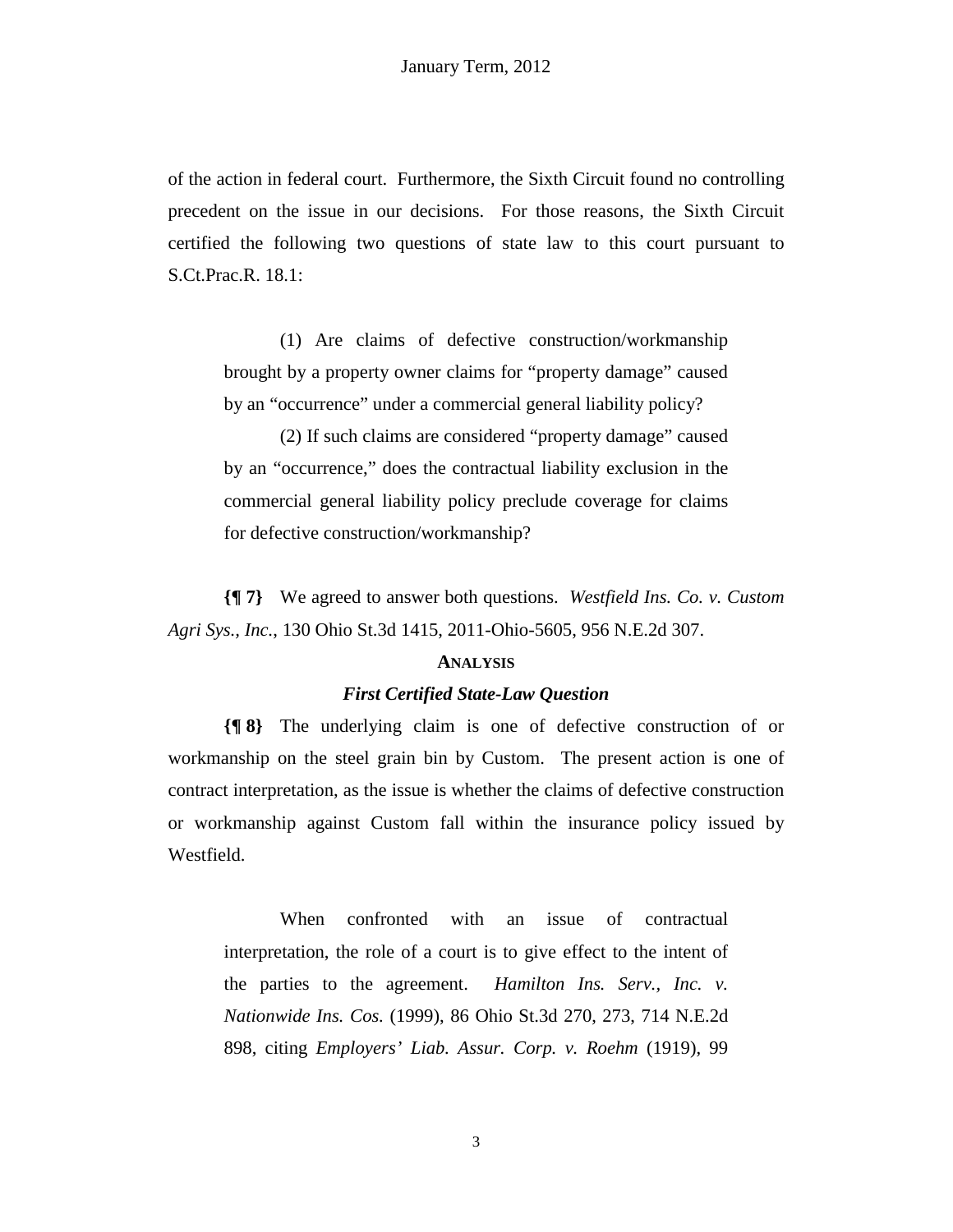Ohio St. 343, 124 N.E. 223, syllabus. See, also, Section 28, Article II, Ohio Constitution. We examine the insurance contract as a whole and presume that the intent of the parties is reflected in the language used in the policy. *Kelly v. Med. Life Ins. Co.* (1987), 31 Ohio St.3d 130, 31 OBR 289, 509 N.E.2d 411, paragraph one of the syllabus. We look to the plain and ordinary meaning of the language used in the policy unless another meaning is clearly apparent from the contents of the policy. *Alexander v. Buckeye Pipe Line Co.* (1978), 53 Ohio St.2d 241, 7 O.O.3d 403, 374 N.E.2d 146, paragraph two of the syllabus. When the language of a written contract is clear, a court may look no further than the writing itself to find the intent of the parties. Id. As a matter of law, a contract is unambiguous if it can be given a definite legal meaning. *Gulf Ins. Co. v. Burns Motors, Inc.* (Tex.2000), 22 S.W.3d 417, 423.

*Westfield Ins. Co. v. Galatis*, 100 Ohio St.3d 216, 2003-Ohio-5849, 797 N.E.2d 1256, ¶ 11.

**{¶ 9}** The insurance policy here provides:

# COMMERCIAL GENERAL LIABILITY COVERAGE FORM

\* \* \*

# SECTION I—COVERAGES

# COVERAGE A BODILY INJURY AND PROPERTY DAMAGE LIABILITY

1. Insuring Agreement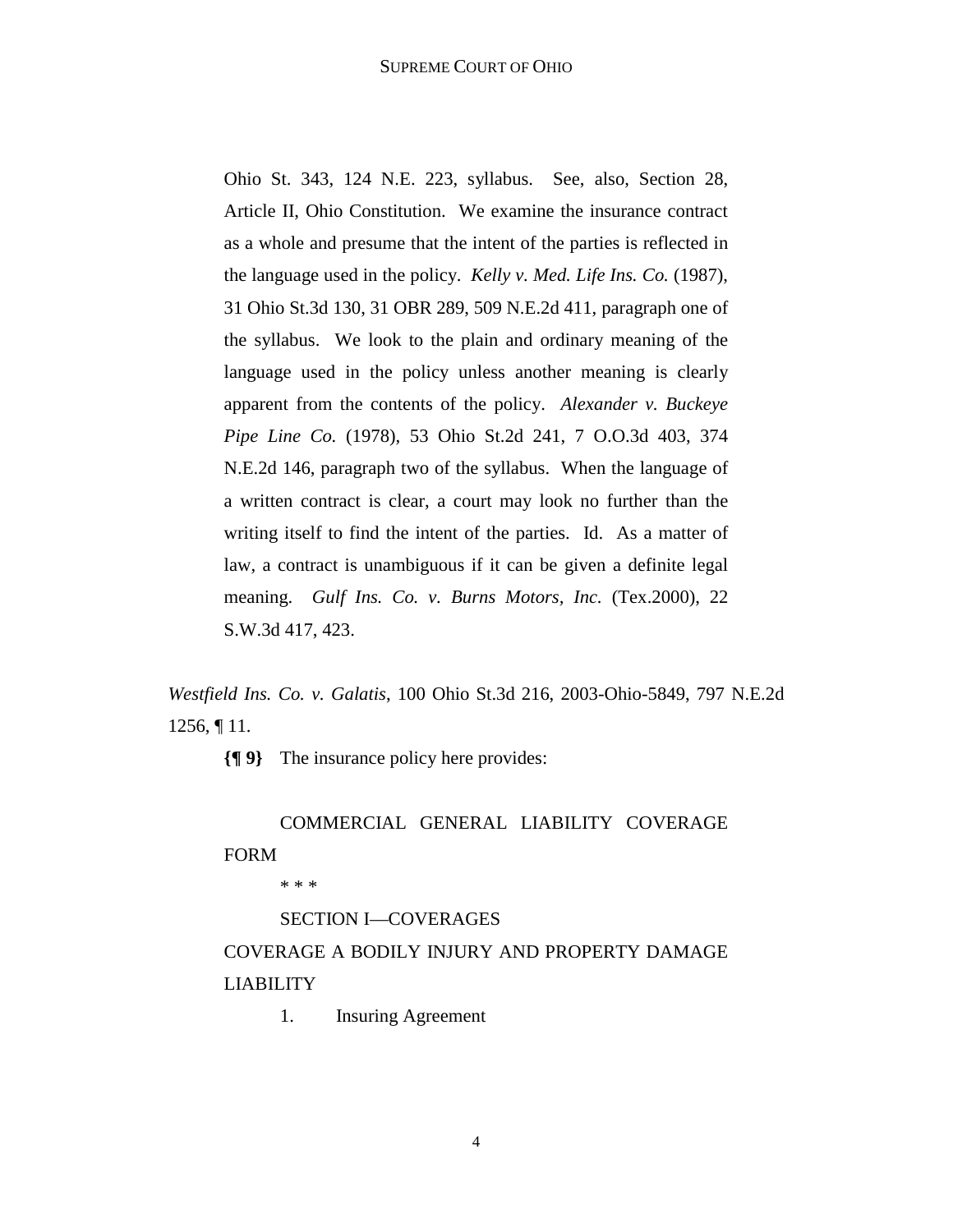a. We will pay those sums that the insured becomes legally obligated to pay as damages because of "bodily injury" or "property damage" to which this insurance applies. We will have the right and duty to defend the insured against any "suit" seeking those damages. However, we will have no duty to defend the insured against any "suit" seeking damages for "bodily injury" or "property damage" to which this insurance does not apply. We may, at our discretion, investigate any "occurrence" and settle any claim or "suit" that may result. But:

\* \* \*

 (2) Our right and duty to defend end when we have used up the applicable limit of insurance in the payment of judgments or settlements under Coverages A or B or medical expenses under Coverage C.

\* \* \*

 b. This insurance applies to "bodily injury" and "property damage" only if:

 (1) The "bodily injury" or "property damage" is caused by an "occurrence" that takes place in the "coverage territory;"

\* \* \*

SECTION V—DEFINITIONS

\* \* \*

3. "Bodily injury" means bodily injury, sickness or disease sustained by a person, including death resulting from any of these at any time.

\* \* \*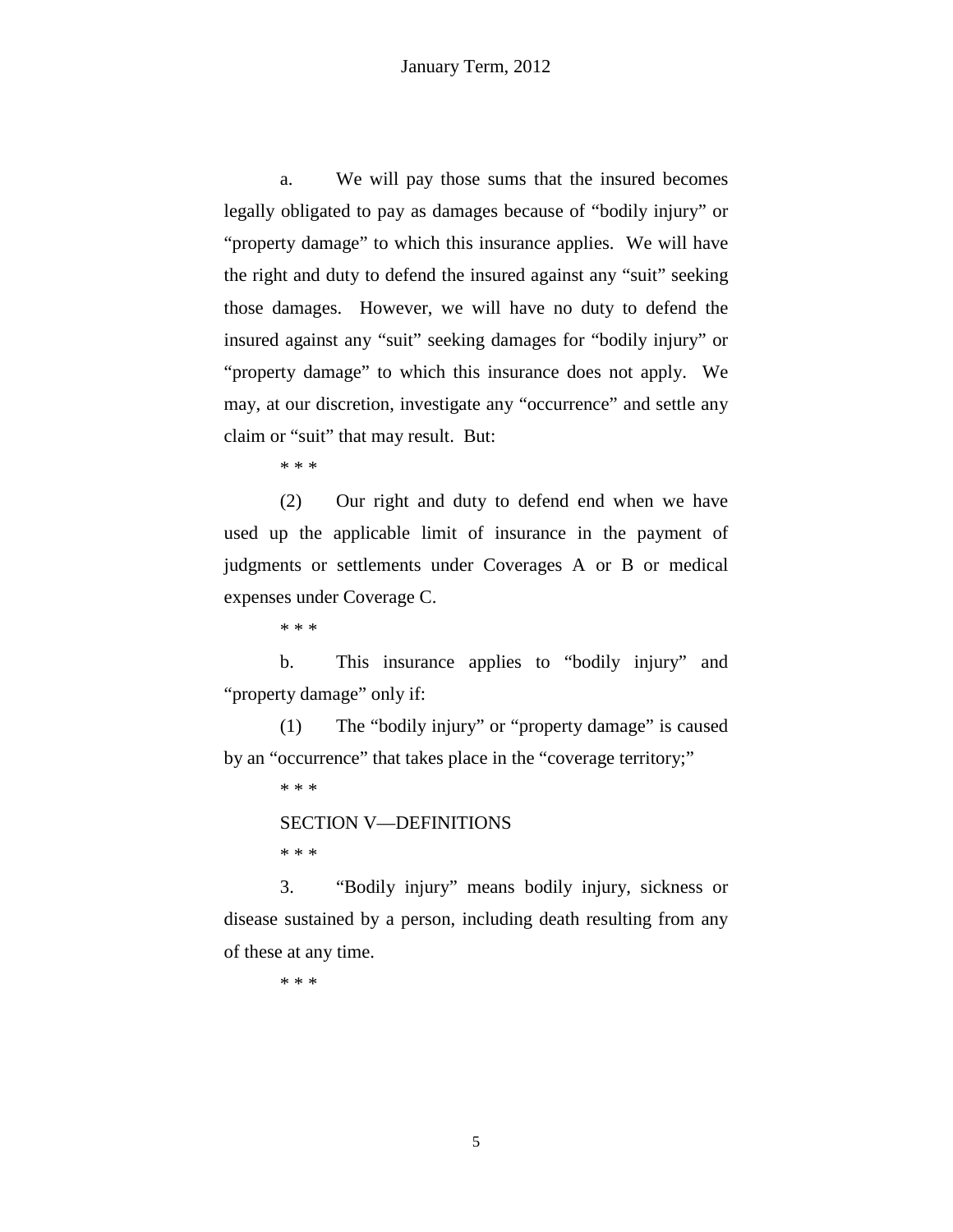13. "Occurrence" means an accident, including continuous or repeated exposure to substantially the same general harmful conditions.

\* \* \*

17. "Property damage" means:

 a. Physical injury to tangible property, including all resulting loss of use of that property. All such loss of use shall be deemed to occur at the time of the physical injury that caused it; or

 b. Loss of use of tangible property that is not physically injured. All such loss of use shall be deemed to occur at the time of the "occurrence" that caused it.

# **{¶ 10}** CGL policies are

not intended to protect business owners against every risk of operating a business. In particular, [these] policies \* \* \* are not intended to insure "business risks" [see generally Franco, *Insurance Coverage for Faulty Workmanship Claims under Commercial General Liability Policies*, 30 Tort & Ins.L.J. 785 (1994)]—risks that are the " 'normal, frequent, or predictable consequences of doing business, and which business management can and should control or manage.' " [*Columbia Mut. Ins. Co. v. Schauf*, 967 S.W.2d 74, 77 (Mo.1998), quoting James T. Hendrick and James P. Wiezel, *The New Commercial General Liability Forms—An Introduction and Critique,* Fedn. of Ins. & Corporate Counsel Quarterly 319, 322 (Summer 1986).] Courts generally conclude that the policies are intended to insure the risks of an insured causing damage to other persons and their property, but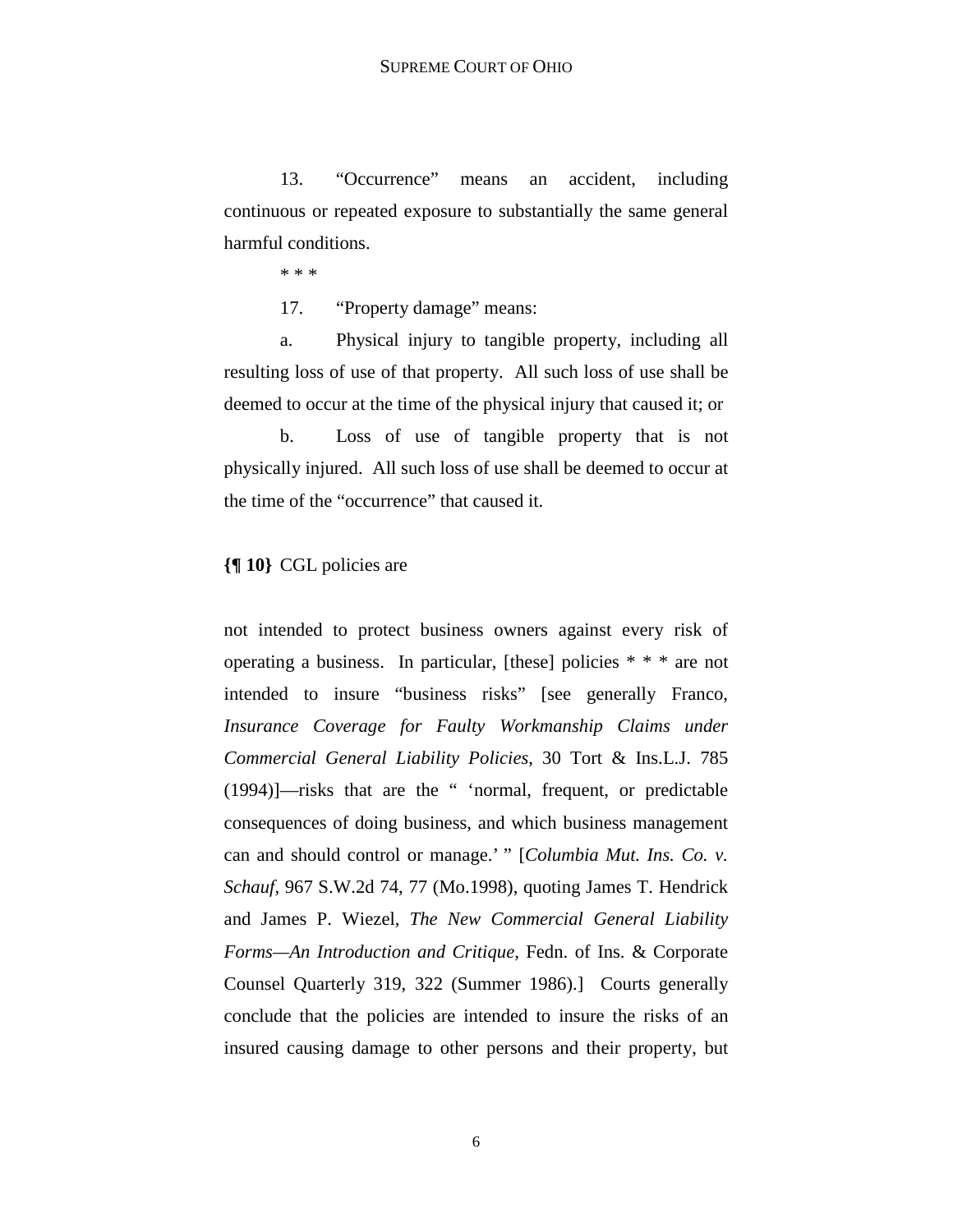that the policies are not intended to insure the risks of an insured causing damage to the insured's own work. [*Id*.] In other words, the policies do not insure an insured's work itself; rather, the policies generally insure consequential risks that stem from the insured's work.

*Heile v. Herrmann*, 136 Ohio App.3d 351, 353, 736 N.E.2d 566 (1st Dist.1999). *See also ACUITY v. Burd & Smith Constr., Inc.*, 2006 ND 187, 721 N.W.2d 33, ¶ 12 (holding that a claim of faulty workmanship that results in damage to property other than the work product is an accident and that "a CGL policy is not intended to insure business risks that are the normal, frequent, or predictable consequences of doing business and which businesses can control and manage. \* \* \* A CGL policy does not insure the insured's work itself; rather, it insures consequential damages that stem from that work. \* \* \* As a result, a CGL policy may provide coverage for claims arising out of tort, breaches of contract, and statutory liabilities as long as the requisite accidental occurrence and property damage are present"); *Century Indemn. Co. v. Golden Hills Builders, Inc.*, 348 S.C. 559, 565-566, 561 S.E.2d 355 (2002) (holding that under a CGL policy, an insurer had no duty to defend its insured in an action resulting from faulty workmanship and that a CGL policy " 'is not intended to insure business risks, *i.e.*, risks that are the normal, frequent, or predictable consequences of doing business, and which business management can and should control or manage.' [Rowland H. Long, *The Law of Liability Insurance*] § 10.01[1]. Specifically, 'the policies do not insure [an insured's] work itself, but rather, they generally insure consequential risks that stem from that work.' *Id.*").

**{¶ 11}** Here, all of the claims against which Westfield is being asked to defend and indemnify Custom relate to Custom's work itself, i.e., the alleged defective construction of and workmanship on the steel grain bin. Although it is a

7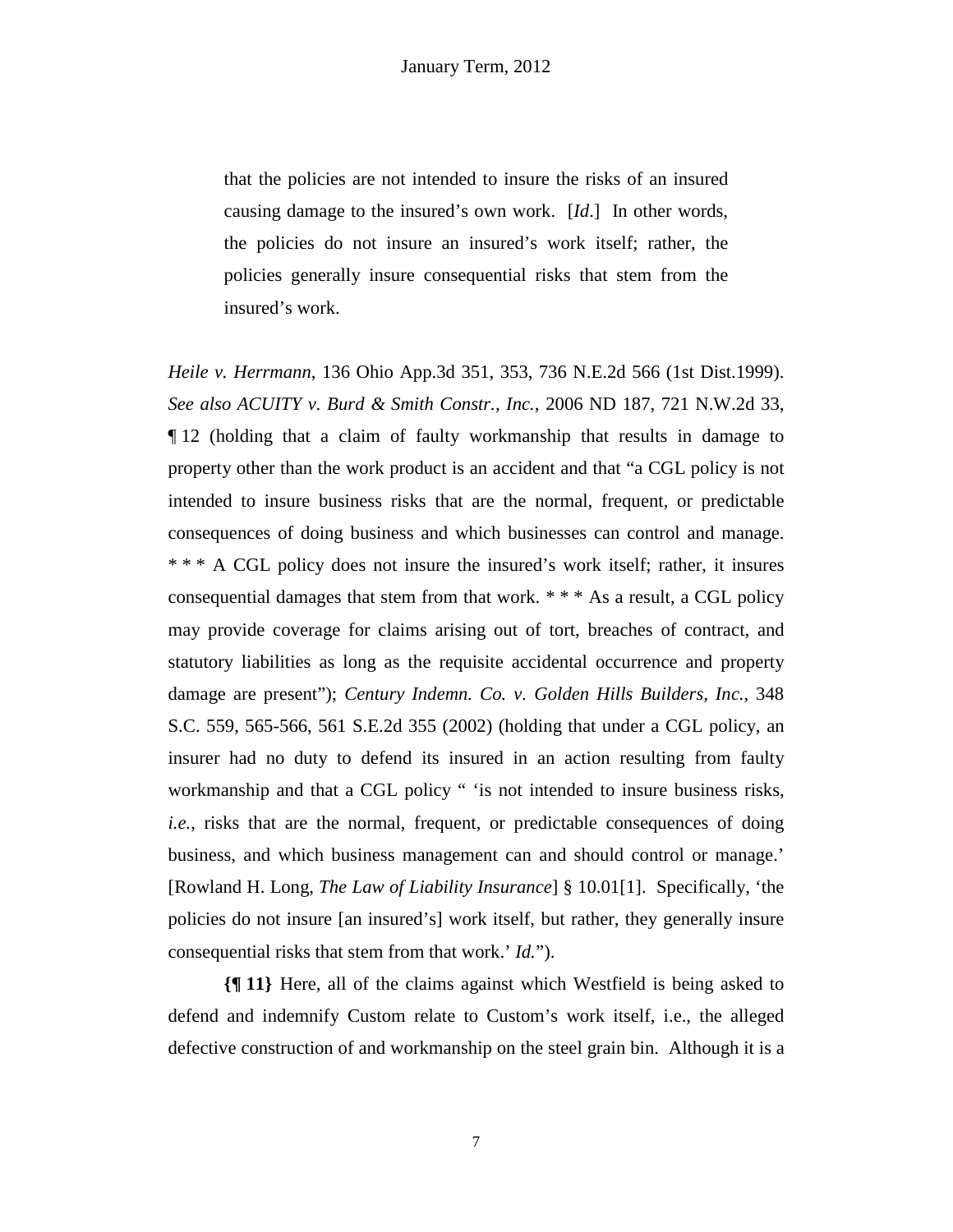widely accepted principle that such claims are not covered by CGL policies, our inquiry cannot and must not end there. The issue we must decide is whether the CGL policy in the present case provides coverage to Custom for its alleged defective construction of and workmanship on the steel grain bin. Specifically, we must decide whether Custom's alleged defective construction of and workmanship on the steel grain bin constitute property damage caused by an "occurrence."

**{¶ 12}** In the CGL policy here, the word "occurrence" is defined as "an accident, including continuous or repeated exposure to substantially the same general harmful conditions." The word "accident," however, is not defined in the CGL policy. Therefore, "accident" must be given its "natural and commonly accepted meaning." *Gomolka v. State Auto. Mut. Ins. Co.*, 70 Ohio St.2d 166, 167-168, 436 N.E.2d 1347 (1982).

**{¶ 13}** We have defined "accidental" as "unexpected, as well as unintended." *Hybud Equip. Corp. v. Sphere Drake Ins. Co.*, 64 Ohio St.3d 657, 666, 597 N.E.2d 1096 (1992). In defining the ordinary meaning of "accident" in the context of a CGL policy that, too, did not include a definition of the word, our sister court in Kentucky held, "Inherent in the plain meaning of 'accident' is the doctrine of fortuity. Indeed, '[t]he fortuity principle is central to the notion of what constitutes insurance \* \* \*.' " *Cincinnati Ins. Co. v. Motorists Mut. Ins. Co.*, 306 S.W.3d 69, 74 (Ky.2010), quoting Corpus Juris Secundum, Insurance, Section 1235 (2009). Similarly, the Eleventh District has held:

" 'Insurance coverage is bottomed on the concept of fortuity. Applying this rule in the construction context, truly accidental property damage generally is covered because such claims and risks fit within the statistical abstract. Conversely, faulty workmanship claims generally are not covered, except for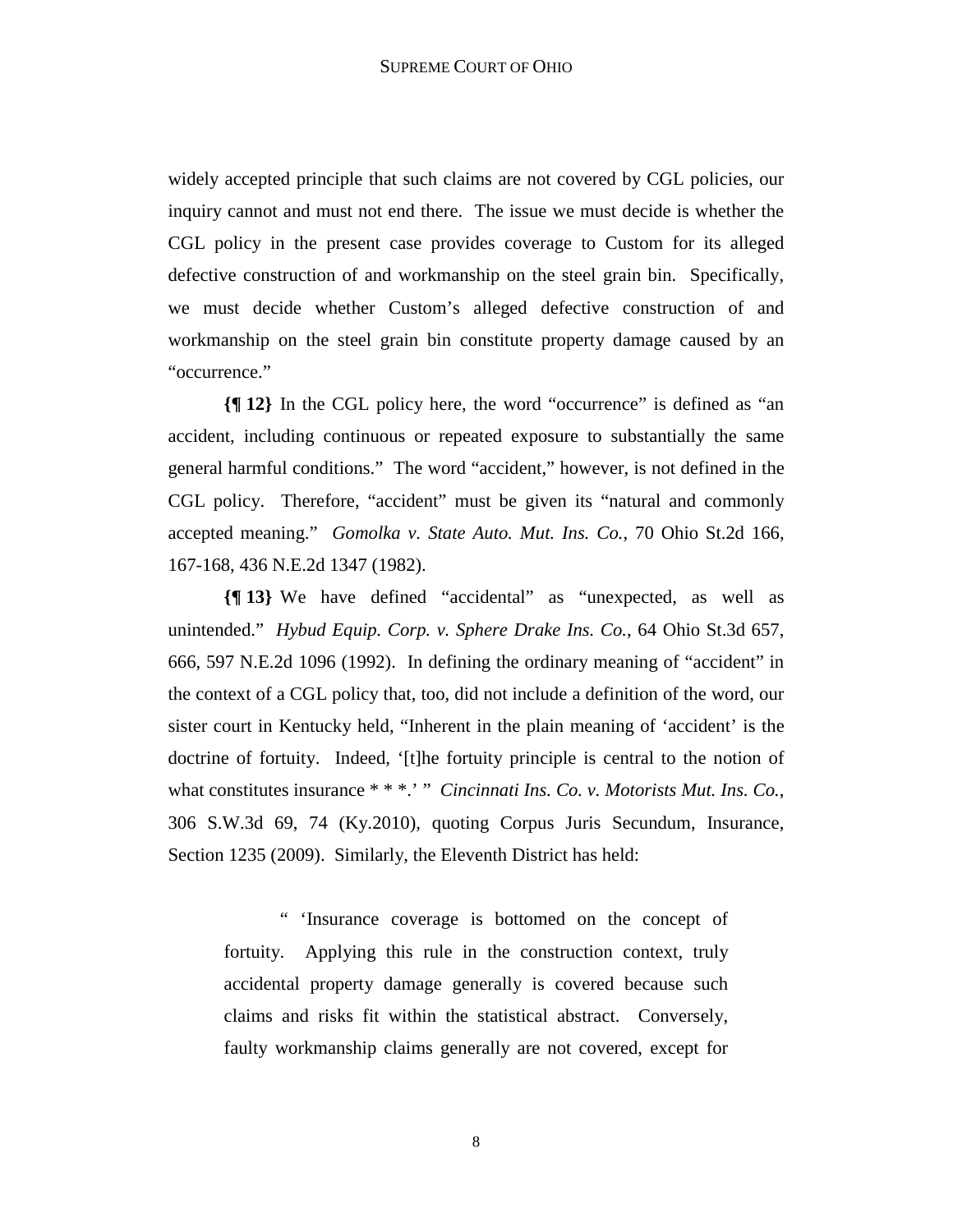their consequential damages, because they are not fortuitous. In short, contractors' "business risks" are not covered by insurance, but derivative damages are. *The key issues are whether the contractor controlled the process leading to the damages and whether the damages were anticipated.* 

" 'Coverage analysis largely turns on the damages sought. If the damages are for the insured's own work, there is generally no coverage. If the damages are consequential and derive from the work the insured performed, coverage generally will lie. The underwriting intent is to exclude coverage for the contractor's business risks, but provide coverage for unanticipated consequential damages.' " (Emphasis added.) [*Indiana Ins. Co. v. Alloyd Insulation Co.*, 2d Dist. No. 18979, 2002-Ohio-3916] ¶ 27– 28, quoting Franco, Insurance Coverage for Faulty Workmanship Claims Under Commercial General Liability Policies (1994), 30 Tort and Ins. L.J. 785, 785-787.

*JTO, Inc. v. State Auto Mut. Ins. Co.*, 194 Ohio App.3d 319, 2011-Ohio-1452, 956 N.E.2d 328, ¶ 32–33 (11th Dist.).

**{¶ 14}** We agree that claims for faulty workmanship, such as the one in the present case, are not fortuitous in the context of a CGL policy like the one here. In keeping with the spirit of fortuity that is fundamental to insurance coverage, we hold that the CGL policy does not provide coverage to Custom for its alleged defective construction of and workmanship on the steel grain bin. Our holding is consistent with the majority of Ohio courts that have denied coverage for this type of claim. The majority view is that claims of defective construction or workmanship are not claims for "property damage" caused by an "occurrence" under a CGL policy. *E.g.*, *Bogner Constr. Co. v. Field & Assocs.*, 5th Dist. No.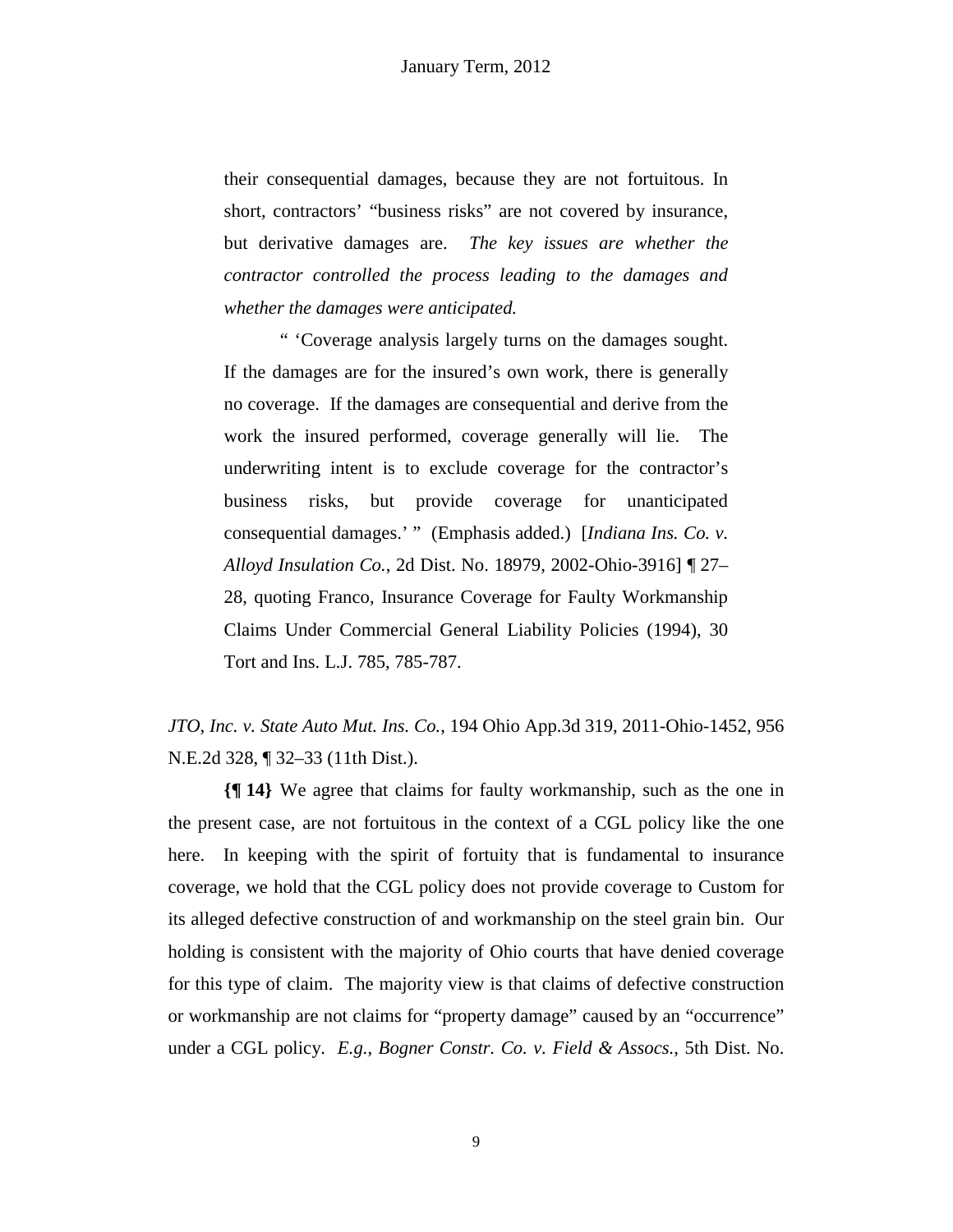08-CA-11, 2009-Ohio-116, at ¶ 51 and 44 (holding that there was no coverage because "there was no 'occurrence' within the meaning of the policy" because "defective workmanship does not constitute an accident or an 'occurrence' under a Commercial General Liability policy"); *Paramount Parks, Inc. v. Admiral Ins. Co.*, 12th Dist. No. CA2007-05-0666, 2008-Ohio-1351, at ¶ 25 (holding that "a CGL policy such as the one at issue here does not insure against claims for defective or negligent workmanship or construction because defective workmanship does not constitute an 'accident,' and therefore claims for defective or negligent workmanship do not constitute an occurrence under the policy"); *Westfield Ins. Co. v. Coastal Group, Inc.*, 9th Dist. No. 05CA008664, 2006-Ohio-153, at ¶ 9-10 (holding that a contractor's delay in remedying deficiencies in its work is a claim for economic losses and "not an 'accident' and therefore, not an 'occurrence' "); *Heile v. Herrmann*, 136 Ohio App.3d 351, 353-354, 736 N.E.2d 566 (1st Dist.1999) (holding that "courts in Ohio, as well as the majority of courts in jurisdictions throughout the country, have concluded that defective workmanship does not constitute an 'occurrence' in [CGL] policies" [footnotes omitted]).

**{¶ 15}** In *Bogner*, the insurance policy at issue defined "occurrence" as " 'an accident, including continuous or repeated exposure to conditions, which results in bodily injury or property damage neither expected nor intended from the standpoint of the Insured.' " *Bogner*, 2009-Ohio-116, at ¶ 41. The Fifth Appellate District held:

"[T]here is no coverage under a general comprehensive liability policy since defective workmanship does not constitute an 'accident' and since, without an 'accident,' there can be no occurrence as such term is defined in the insurance policy. \* \* \*

"\* \* \*

10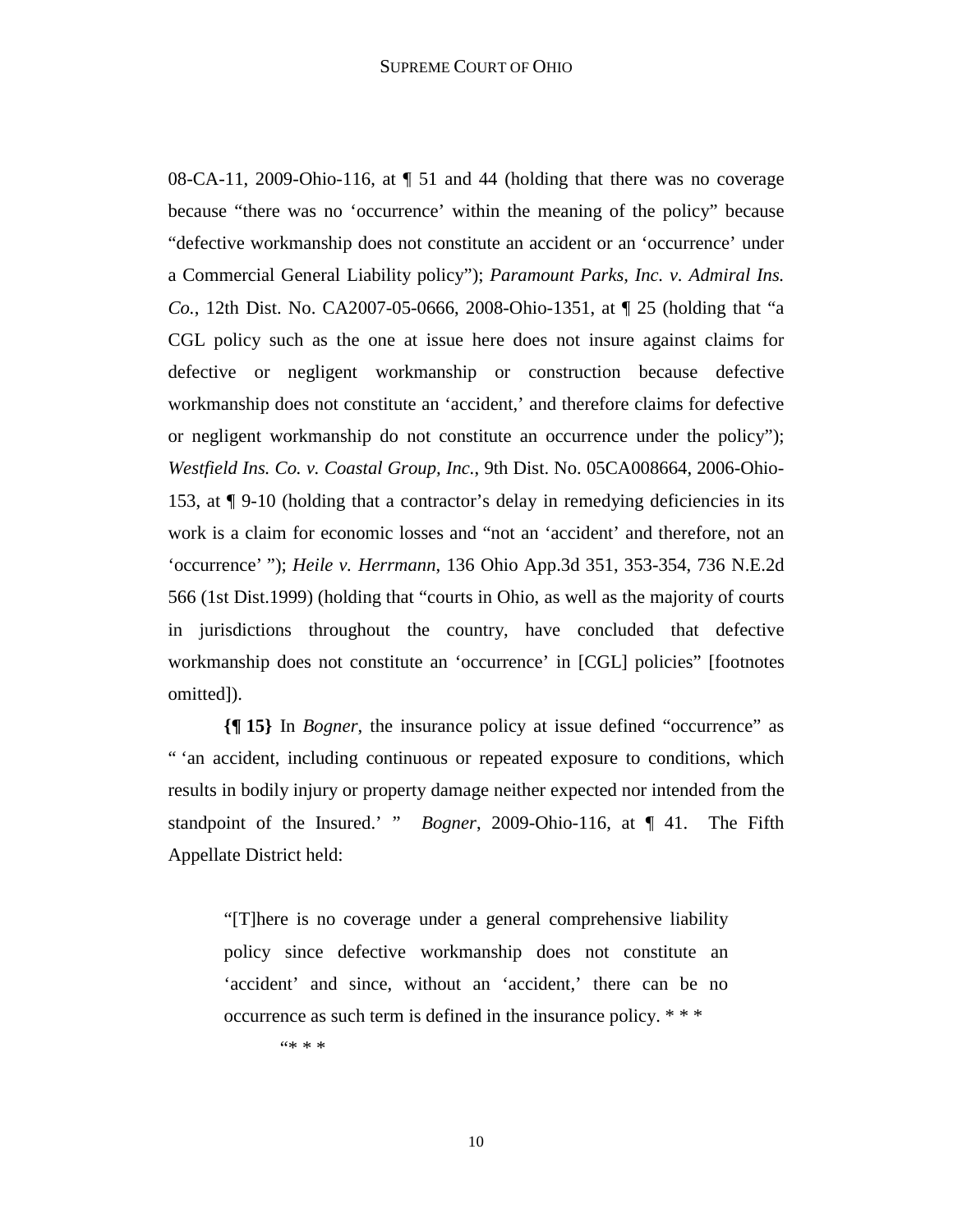"Accordingly, since there was, therefore, no property damage caused by an 'occurrence,' which the general commercial liability insurance policy in this matter defines as an 'accident,' [the insured] was not entitled to coverage under such policy."

*Id*. at ¶ 46–48, quoting *Environmental Exploration Co. v. Bituminous Fire & Marine Ins., Co.*, Stark App. No. 1999CA00315, 2000 WL 1608908 at \*6 (Oct. 16, 2000).

**{¶ 16}** Similarly, in *Essex Ins. Co. v. Holder*, 370 Ark. 465, 261 S.W.3d 456 (2008), the Arkansas Supreme Court reached the same result. The issue was "whether defective construction or workmanship is an 'accident' and, therefore, an 'occurrence' within the meaning of commercial general liability insurance policies." *Id*. at 457. In *Essex*, a couple had contracted with a builder to build a home. Before the home was completed, the couple sued the builder, seeking damages for breach of contract, breach of an express warranty, breach of implied warranties, and negligence. They alleged that they had suffered damages from the builder's delays, employment of incompetent subcontractors, and defective or incomplete construction. The builder then demanded that Essex Insurance Company defend him in the action under his CGL policies.

**{¶ 17}** Essex asserted that there was no coverage under any of the CGL policies for the alleged damages. The federal district court certified this question of Arkansas law to the Arkansas Supreme Court to decide.

**{¶ 18}** The Arkansas court held that "the contractor's obligation to repair or replace its subcontractor's defective workmanship could not be deemed unexpected on the part of the contractor, and therefore, failed to constitute an 'event' for which coverage existed under the policy." *Id*. at 459, citing *Nabholz Constr. Corp. v. St. Paul Fire & Marine Ins. Co.*, 354 F.Supp.2d 917, 921-922 (E.D.Ark.2005). Therefore, the Arkansas Supreme Court held that "defective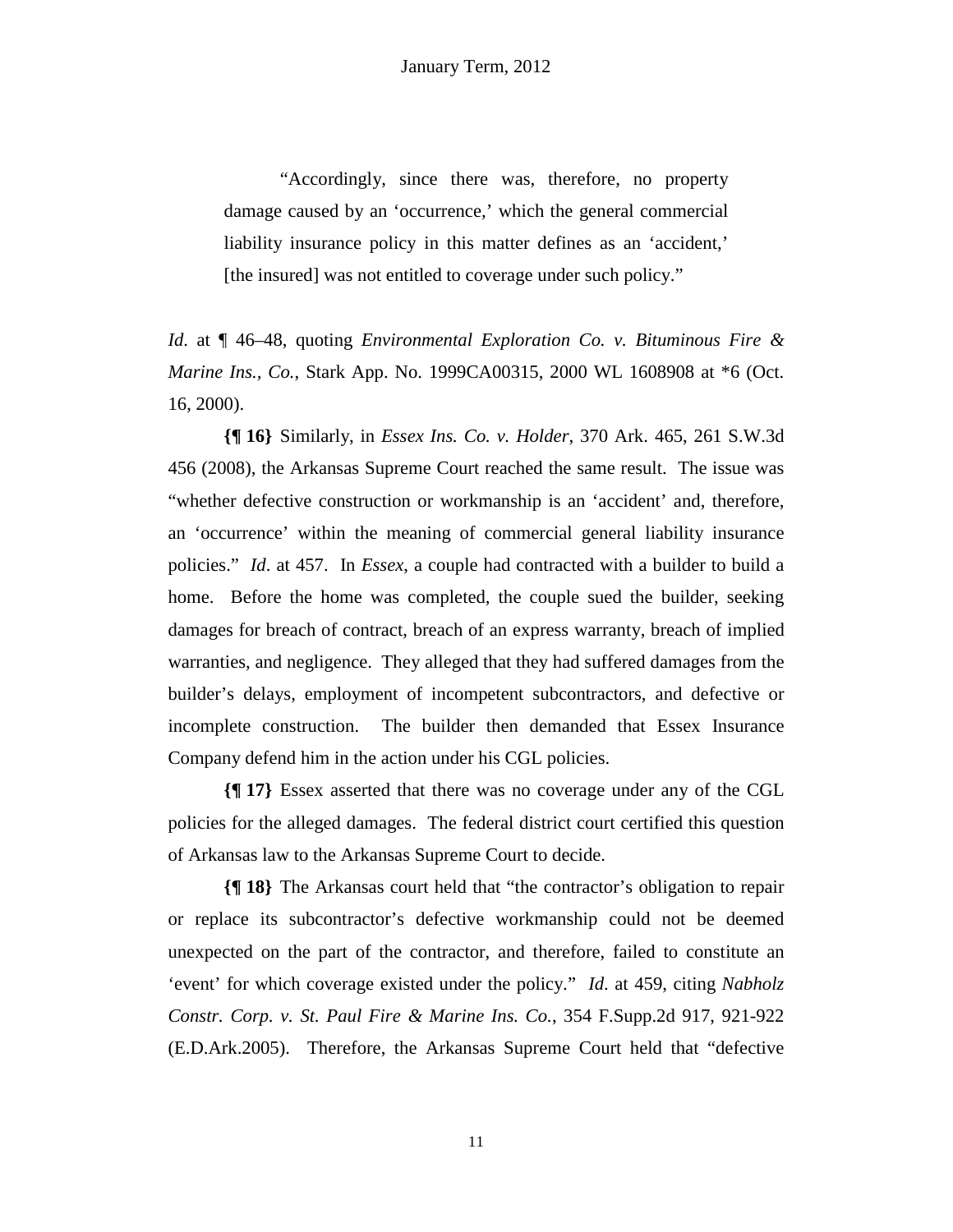workmanship standing alone—resulting in damages only to the work product itself—is not an occurrence under a CGL policy." *Id*. And as the court pointed out, to protect itself from faulty performance by a subcontractor, a contractor can require the subcontractor to provide a performance bond.

**{¶ 19}** Based on our review of the purpose of a CGL policy and of the majority view of our appellate courts that have addressed this issue and the view of our sister court in Arkansas, we hold that claims of defective construction or workmanship brought by a property owner are not claims for "property damage" caused by an "occurrence" under a commercial general liability policy such as the one in the present case.

### *Second Certified State-Law Question*

**{¶ 20}** Because we answered the first question in the negative, the second certified state-law question is moot.

### **CONCLUSION**

**{¶ 21}** We answer the first certified state-law question in the negative and hold that claims of defective construction or workmanship brought by a property owner are not claims for "property damage" caused by an "occurrence" under a commercial general liability policy. We do not reach the second certified statelaw question, as it is unnecessary to do so.

So answered.

LUNDBERG STRATTON, LANZINGER, CUPP, and MCGEE BROWN, JJ., concur.

O'DONNELL, J., concurs in judgment only. PFEIFER, J., dissents.

### **PFEIFER, J., dissenting.**

**{¶ 22}** I dissent, first, because I believe this court should not be answering this question at this time. The question the majority leaves unanswered is the

\_\_\_\_\_\_\_\_\_\_\_\_\_\_\_\_\_\_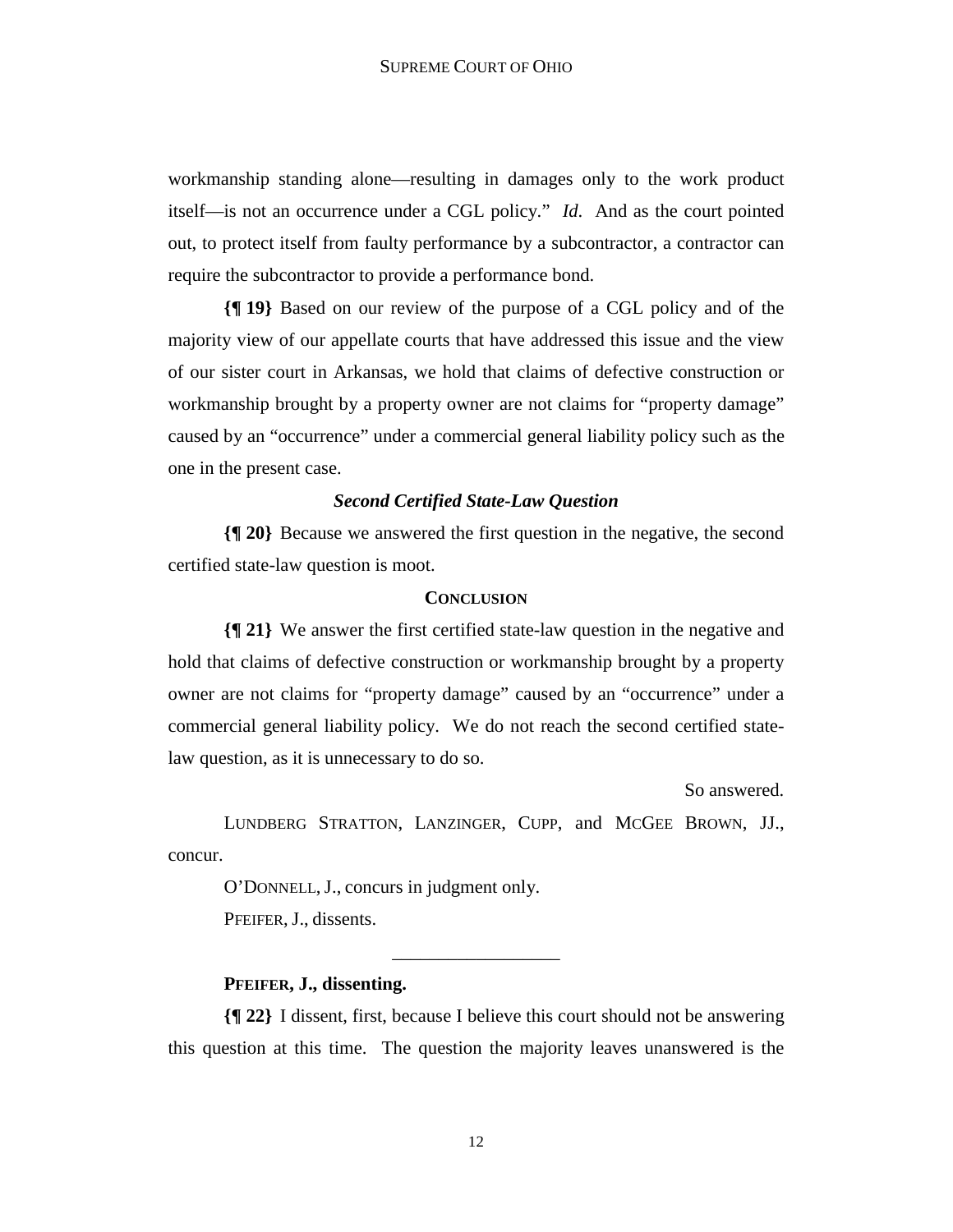only question truly at issue in this case. Second, I dissent from the majority's response to the first certified question of law.

# The Wrong Question

**{¶ 23}** The district court determined that it did not have to answer the question of whether claims of defective construction/workmanship are claims created by an "occurrence" under a commercial general liability ("CGL") policy. Instead, it answered the question it deemed dispositive—whether the policy's contractual liability exclusion precluded coverage for claims for defective construction/workmanship in this case. Even at the trial level, Westfield Insurance Company sought certification to this court for a determination of the two issues it raises here, but the district court denied the motion. I agree with the dissenting judge of the court of appeals—Westfield's revival of the motion to certify at the appellate level was an end run to evade abuse-of-discretion review of the district court's denial of the motion for certification. As Judge McKeague wrote below, "the proper course would have been for Westfield to appeal the district court's denial of the motion to certify."

**{¶ 24}** Custom Agri Systems appealed the district court's determinative ruling on the policy exclusion, but Westfield again sought certification to this court—this time from the court of appeals—on the broader issue of whether defective workmanship constitutes an "occurrence" under a CGL policy. The district court had concluded that it was unnecessary to even meet that question, and as Judge McKeague noted, "there is absolutely no reason to certify the first question at this stage of the litigation." If the appellate court first overruled the district court on the contractual exclusion issue, it might then become appropriate for the panel, or the district court on remand, to certify the question to this court. Until then, Judge McKeague wrote, the circuit court "should not be in the business of certifying questions that need not be resolved."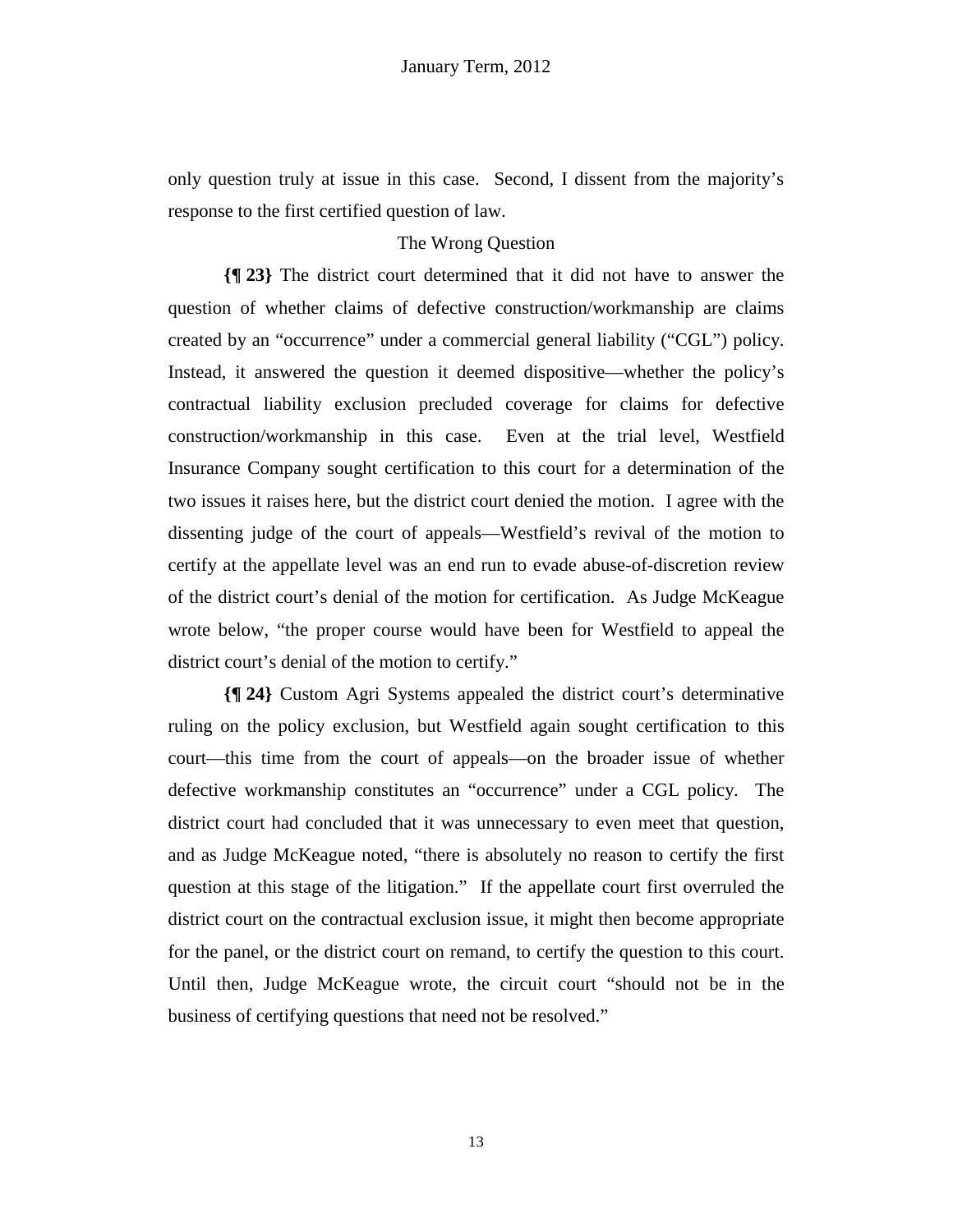**{¶ 25}** The first certified question is a big question, and an open question, which Westfield really wants answered. But its desire to resolve an issue that must arise with its policyholders fairly often does not create in this court an obligation to answer it in this case. This is not "Dear Abby."

### The Wrong Answer

**{¶ 26}** I also dissent from the majority's response to the first certified question, "Are claims of defective construction/workmanship brought by a property owner claims for 'property damage' created by an 'occurrence' under a commercial general liability policy?" The majority answers in the negative. I would answer that if the defective construction is accidental, it constitutes an "occurrence" under a CGL policy. "[A] strong recent trend in the case law interprets the term 'occurrence' to encompass unanticipated damage to nondefective property resulting from poor workmanship." *Greystone Constr., Inc. v. Natl. Fire & Marine Ins. Co.*, 661 F.3d 1272, 1282 (10th Cir.2011). That is not to say that an exclusion in the policy might not relieve the insurer of the duty to provide coverage.

**{¶ 27}** The majority holding is too broad for the facts of this case. Determining that defective workmanship cannot result in a covered occurrence under a CGL policy forecloses too many other potential cases. The question posed by the federal court concerns the initial grant of coverage; it does not relate to any possible exclusions. In *Zanco, Inc. v. Michigan Mut. Ins. Co.*, 11 Ohio St.3d 114, 464 N.E.2d 513 (1984), this court faced a similar CGL policy and a similar set of facts. In *Zanco*, condominium owners alleged that the contractor, Zanco, breached its duty to construct the condominiums in a workmanlike manner, thereby causing defects in the structure. Zanco did not deny the defects, but rather claimed that the fault lay with its suppliers, who allegedly furnished Zanco with defective materials. Zanco sought coverage under its CGL insurance contract. The court looked to the entire contract to determine the issue. The court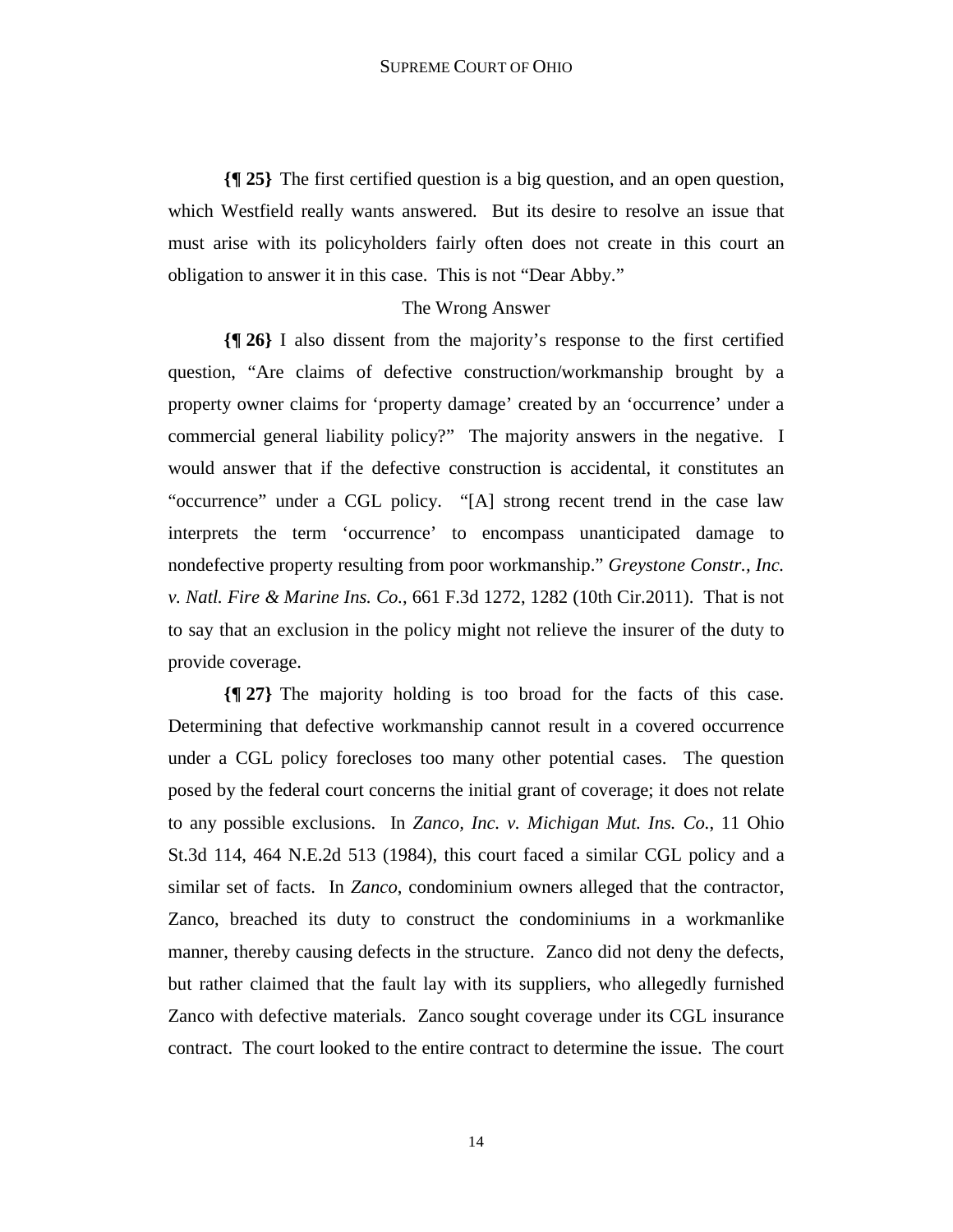did not expressly rule on the issue of whether the damage to the condominiums was "property damage" caused by an "occurrence," but did indicate support for the idea that at that threshold level, there was coverage but that the policy *exclusions* were ultimately determinative:

Zanco maintains, and the court of appeals agreed, that the counterclaim alleged "property damage" caused by an "occurrence" as those terms are defined in the policies. Although a perfectly credible argument can be made that the allegations in the Pinecrest counterclaim were within these initial provisions for coverage, the insurance contracts must be examined in their entirety to determine if there are any applicable exceptions to their coverage. A careful review of the exclusions contained in the policies reveals that Michigan Mutual owed no duty to defend under these facts.

(Footnote omitted.) *Id.* at 115-116.

**{¶ 28}** Again, the question we are answering does not consider exclusions—it deals with the initial grant of coverage. Under the policy at issue, the insurance covers " 'property damage' \* \* \* caused by an 'occurrence' that takes place in the 'coverage territory.' " The policy defines an "occurrence" as "an accident, including continuous or repeated exposure to substantially the same general harmful conditions." The key question is whether defective workmanship can be considered accidental. Given this court's definition of "accidental," I would hold that the initial grant of coverage would apply in certain instances of defective workmanship, those in which the damage was not intentional.

**{¶ 29}** This court's definition of "accidental" is broad, covering unexpected, unintentional happenings: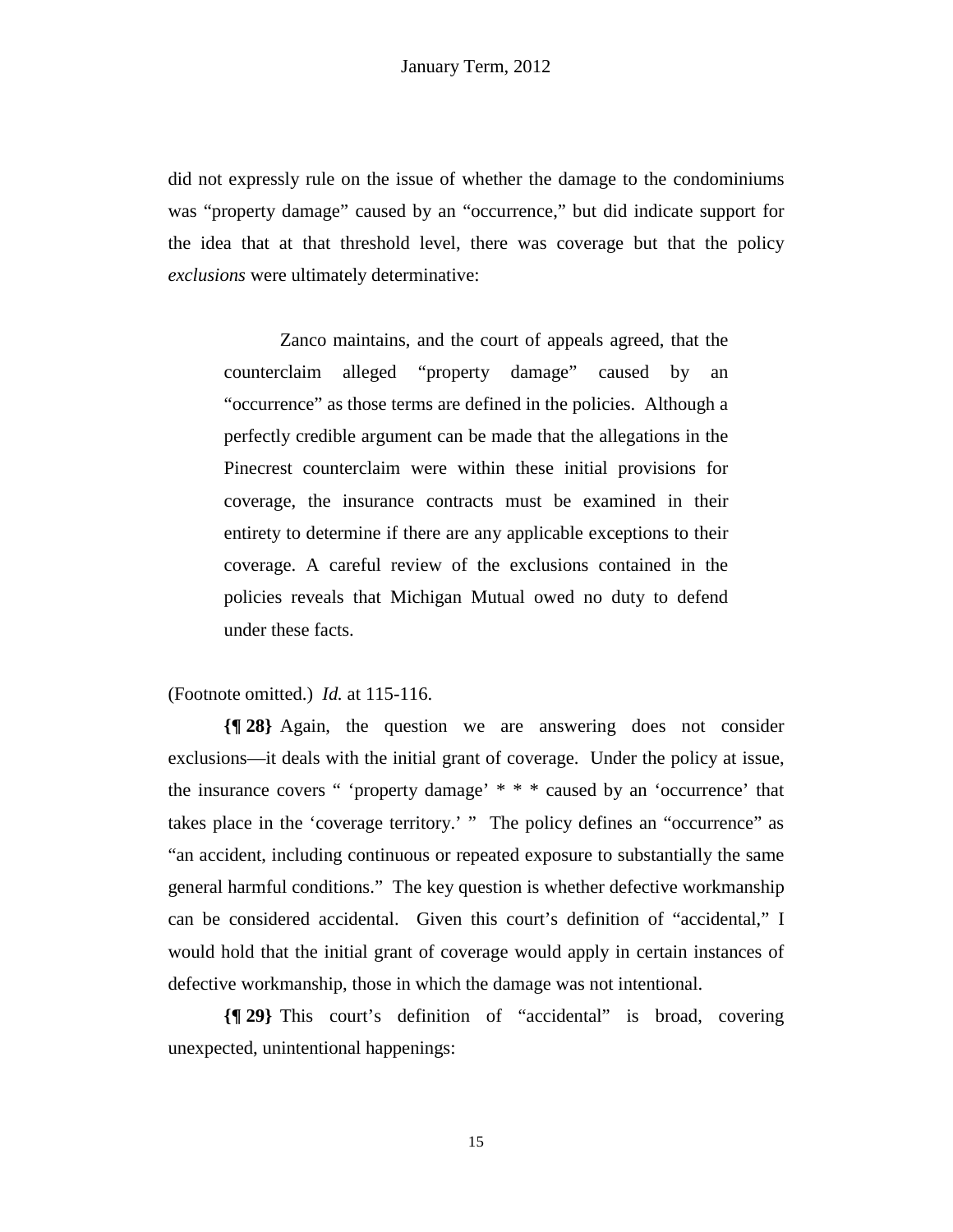In *Hybud Equip. Corp. v. Sphere Drake Ins. Co.* (1992), 64 Ohio St.3d 657, 666, 597 N.E.2d 1096, we stated that "[i]n its common, ordinary use, the word 'accidental' means unexpected, *as well as unintended*." (Emphasis added.) We similarly recognized in *Gearing v. Nationwide Ins. Co*. (1996), 76 Ohio St.3d 34, 38, 665 N.E.2d 1115, that "inherent in a policy's definition of 'occurrence' is the concept of an incident of an accidental, *as opposed to an intentional, nature*." (Emphasis altered.) Furthermore, in *Rothman v. Metro. Cas. Ins. Co*. (1938), 134 Ohio St. 241, 247, 12 O.O. 50, 16 N.E.2d 417, this court acknowledged that " 'accident,' as the term is ordinarily used, is a more comprehensive term than 'negligence,' and in its common signification means an unexpected happening without intention or design." Id. at 247, 12 O.O. 50, 16 N.E.2d 417, citing *Commonwealth Cas. Co. v. Headers* (1928), 118 Ohio St. 429, 161 N.E. 278. Thus, we held in *Rothman* that absent contrary language in a policy, "if the injury was not intentionally caused, then it was accidentally suffered." Id. at 246, 12 O.O. 50, 16 N.E.2d 417.

*Safeco Ins. Co. of Am. v. White*, 122 Ohio St.3d 562, 2009-Ohio-3718, 913 N.E.2d 426, ¶ 21.

**{¶ 30}** Our first-level analysis should thus focus upon whether the defective workmanship was intentionally caused. In *Sheehan Constr. Co., Inc. v. Continental Cas. Co.*, 935 N.E.2d 160, 170 (Ind.2010), *modified on rehearing,* 938 N.E.2d 685 (Ind.2010), the Supreme Court of Indiana established that intent is the key to determining whether a construction defect is accidental: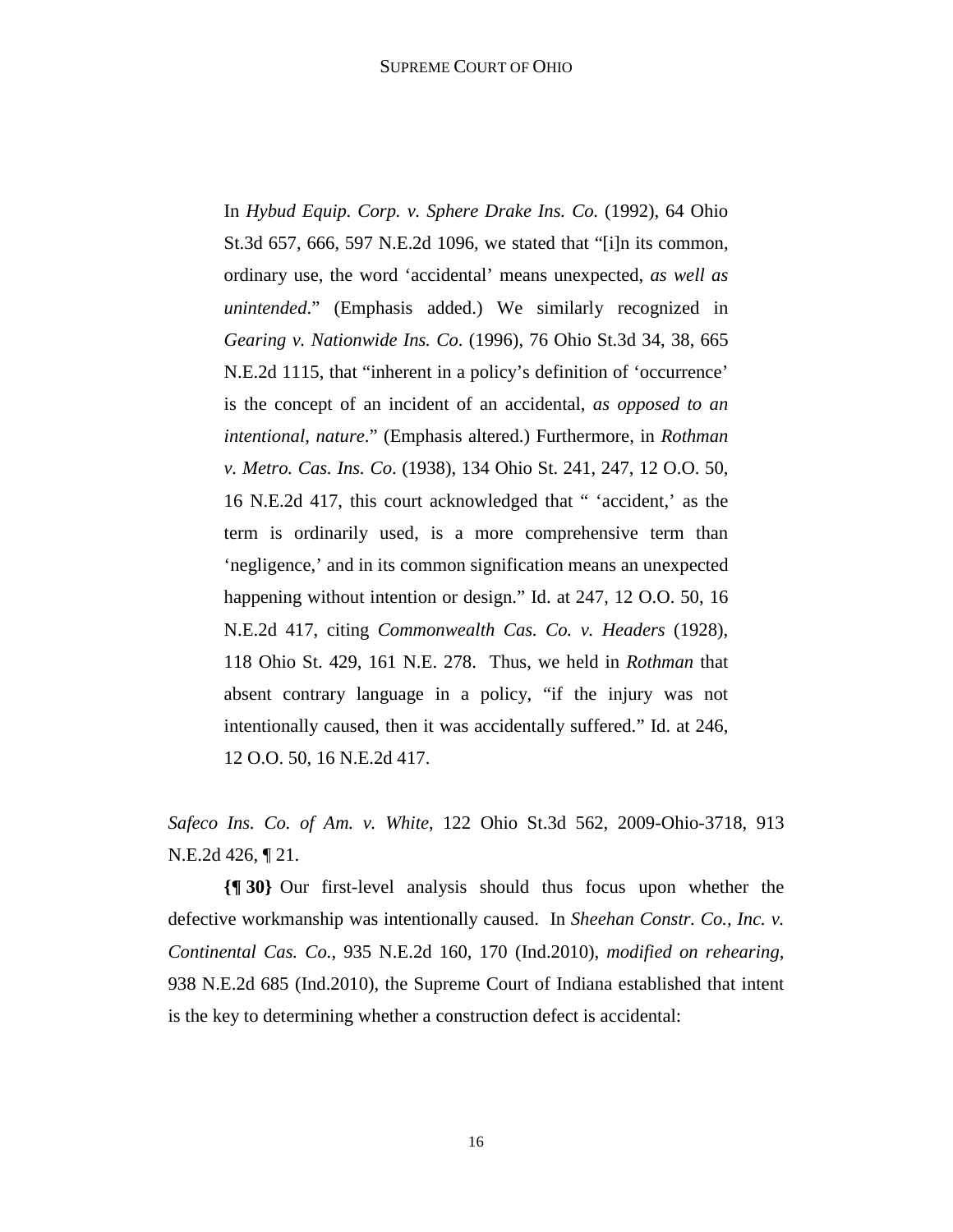Implicit in the meaning of "accident" is the lack of intentionality. *\* \* \** The question presented is whether faulty workmanship is an accident within the meaning of a standard CGL policy. In our view the answer depends on the facts of the case. For example, faulty workmanship that is intentional from the viewpoint of the insured cannot be an "accident" or an "occurrence." *See Lamar Homes* [*Inc. v. Mid-Continent Cas. Co.,*] 242 S.W.3d [1] at 8–9  $[(Tex.2007)]$ . On the other hand if the faulty workmanship is "unexpected" and "without intention or design" and thus not foreseeable from the viewpoint of the insured, then it is an accident within the meaning of a CGL policy.

**{¶ 31}** A deliberate act—such as performing construction work—can have accidental consequences. "[A] deliberate act, performed negligently, is an accident if the effect is not the intended or expected result; that is, the result would have been different had the deliberate act been performed correctly." *Lamar Homes, Inc. v. Mid-Continent Cas. Co.,* 242 S.W.3d 1, 8 (Tex.2007).

**{¶ 32}** The majority relies on an Arkansas case and some Ohio appellate cases that seem to say that defective workmanship that results in damage only to the work product itself cannot constitute an occurrence. But the character of the damage is immaterial in regard to the threshold question of whether faulty construction is an occurrence: "The CGL policy \* \* \* does not define an 'occurrence' in terms of the ownership or character of the property damaged by the act or event. Rather, the policy asks whether the injury was intended or fortuitous, that is, whether the injury was an accident." *Id*. Cases that focus on the type of damage resulting from faulty construction do not truly address the issue of whether there has been an "occurrence":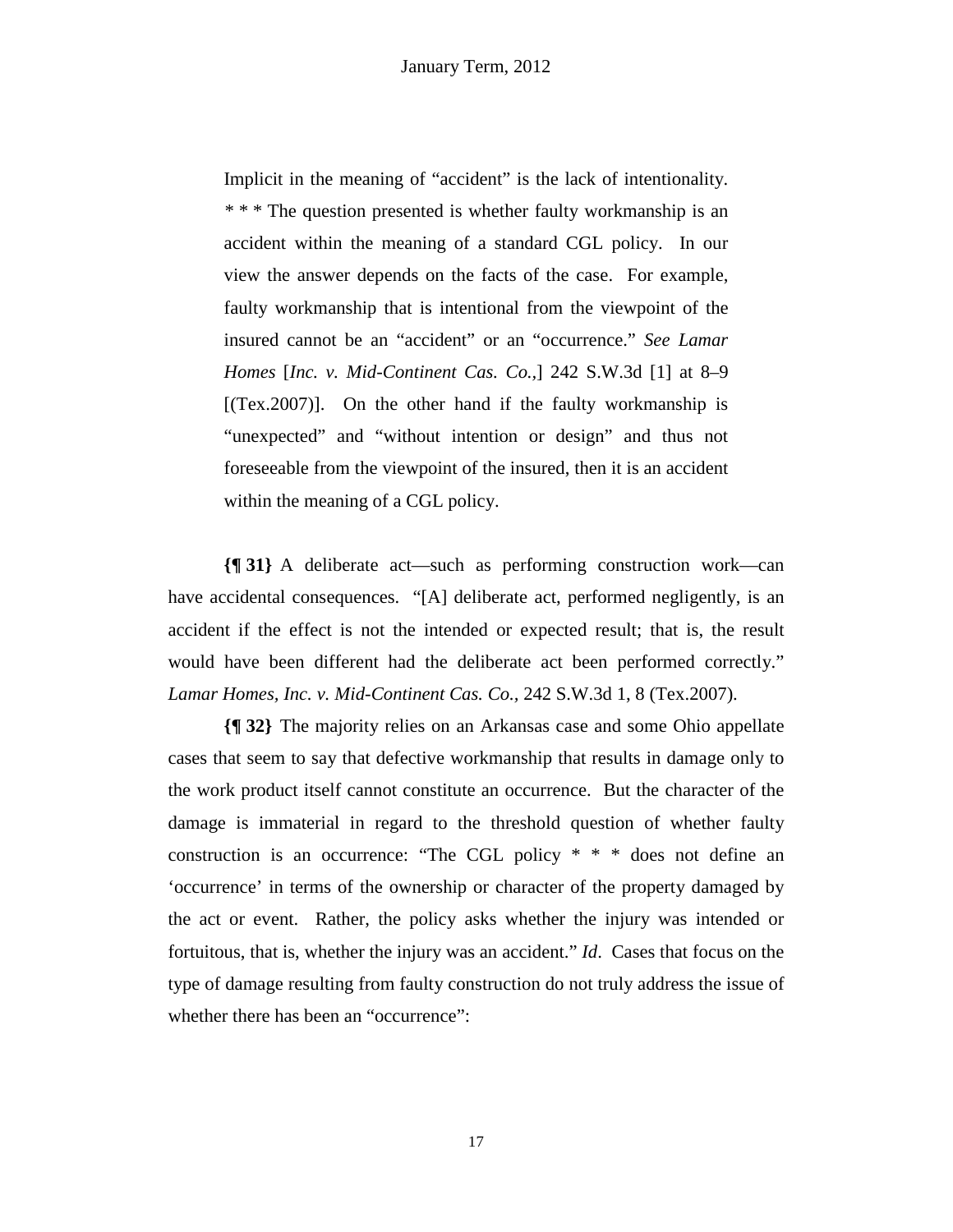The reasoning found in these cases simultaneously fails to evaluate the policy as a whole and collapses what should be a separate and specific analysis of the policy exclusions into the coverage grant analysis of the term "occurrence." By focusing on the kind of property damage alleged to determine whether there has been an "occurrence," these decisions improperly apply the policy *exclusions* to determine whether there has been an "occurrence."

(Emphasis sic; footnote omitted.) Clifford J. Shapiro, *Point/Counterpoint: Inadvertent Construction Defects Are an "Occurrence" under CGL Policies*, 22 Construction Lawyer 13, 17 (Spring 2002).

**{¶ 33}** The better-reasoned Ohio appellate cases recognize that a CGL policy is not the equivalent of a performance bond but also recognize that

the rationale for [that] proposition is not that the allegations of negligent construction or design practices do not fall within the broad coverage for property damage caused by an occurrence, but that \* \* \* the damages resulting from such practices are usually excluded from coverage by the standard exclusions found in such policies.

*Erie Ins. Exchange v. Colony Dev. Corp.*, 136 Ohio App.3d 406, 414, 736 N.E.2d 941 (1999). In *Erie Ins. Exchange v. Colony Dev. Corp.*, 136 Ohio App.3d 419, 422, 736 N.E.2d 950 (2000), fn. 1, the court pointed out the illogic of basing a determination of whether a defect is an occurrence on what property was damaged: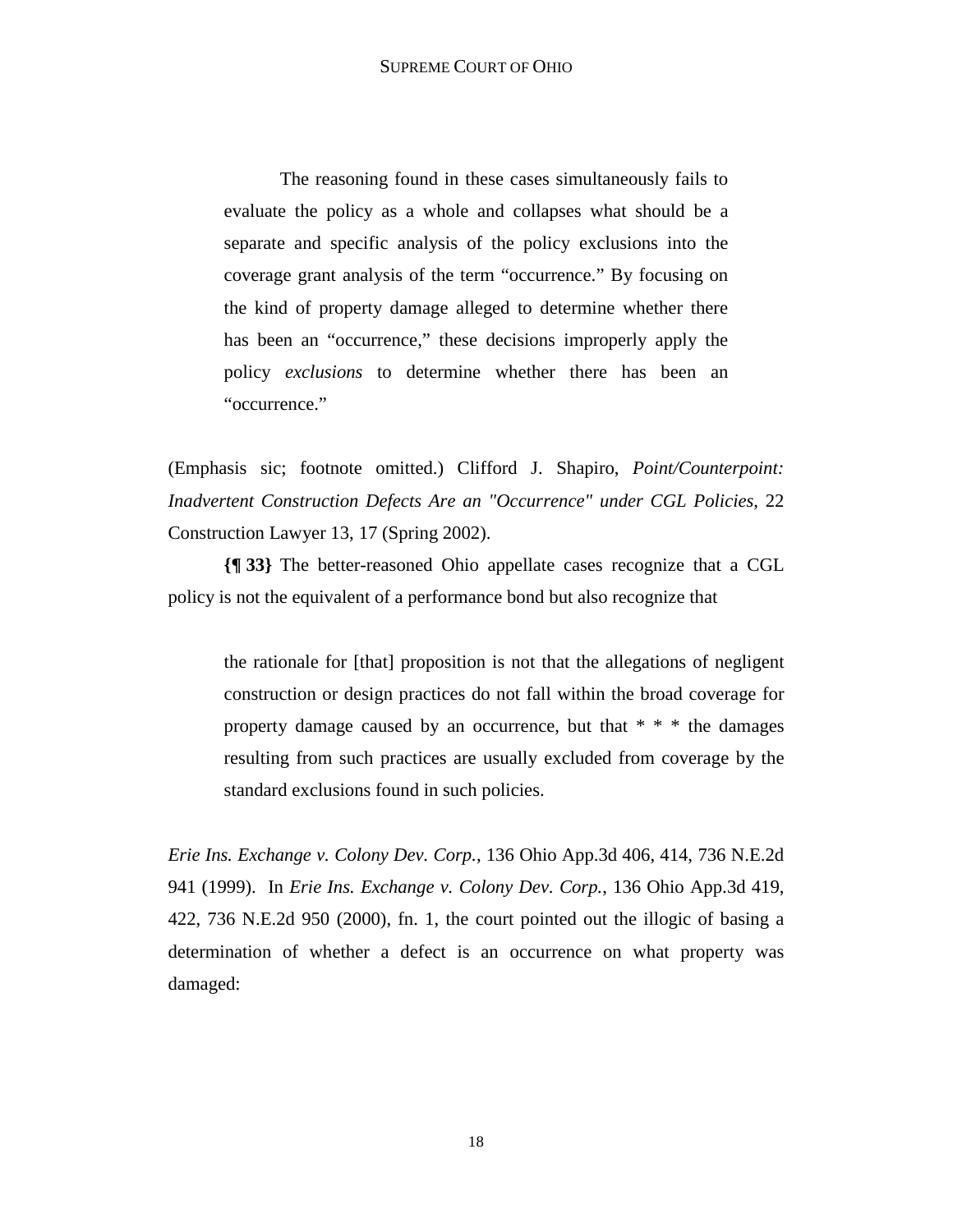The logical basis for the distinction between damage to the work itself (not caused by an occurrence) and damage to collateral property (caused by an occurrence) is less than clear. Both types of property damage are caused by the same thing—negligent or defective work. One type of damage is no more accidental than the other.  $* * * [T]$ he basis for the distinction is not found in the definition of occurrence but by application of the standard "work performed" and "work product" exclusions found in a [c]ommercial general liability insurance policy.

**{¶ 34}** As pointed out by the court in *Lee Builders, Inc. v. Farm Bur. Mut. Ins. Co.*, 281 Kan. 844, 856, 137 P.3d 486 (2006), exclusions for work product and work performed exist because the initial broad grant of coverage for occurrences includes damage caused by accidental defective workmanship:

 "A court need only ask why the CGL policy includes an exclusion for property damage to the insured's own work and that of its subcontractors to understand that it would be nonsensical for the policy to include such a provision if this kind of property damage could never be caused by an 'occurrence' in the first place. A court need only ask *why* the CGL policy specifically includes an express exception to the 'your work' exclusion for property damage arising out of the work of a subcontractor to understand that this kind of property damage must be included in the broad scope of the term 'occurrence' in the coverage grant, and that the coverage determination for this kind of property damage must be made based on the construction-specific policy exclusions." (Emphasis added.)